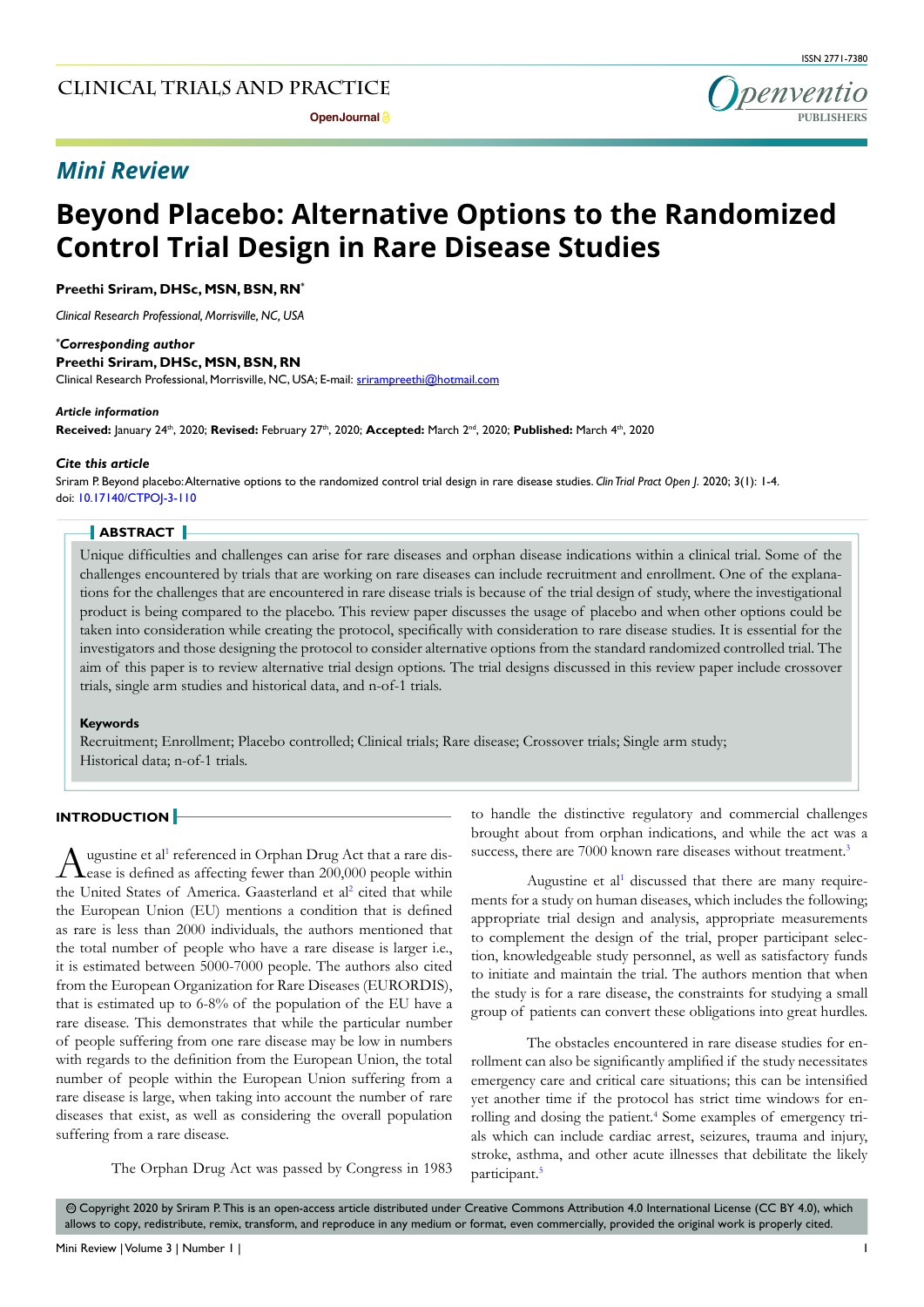The following sections will discuss the highest quality level standards followed for of randomized controlled trials and potential alternative design options specifically for rare diseases with specific focus on crossover trials, single arm studies and historical data, and n-of-1 trials.

## **Trial Design**

According to Portney and Watkins,<sup>6</sup> experimental designs give a base for comparing two or more conditions in order to determine cause and effect relationships, and the randomized controlled trial (RCT) is deemed the "gold standard" of experimental trials, where there is an experimental intervention and placebo. The authors discuss that RCTs have become an accepted way to determine whether an intervention has a significant impact on participants who receive the treatment in comparison to those who do not receive the treatment or placebo. The authors also discuss the concept of random assignment, which means that the participant in a clinical trial has equal probability of being assigned either to the intervention group or the control (placebo) group. The authors discuss that random assignment is an important aspect to experimental research, in that it provides the greatest confidence that no bias exists between the two groups.

 This type of trial design is most utilized for common diseases and requires a large sample size and can be time consuming, and consequently may not be feasible method for rare disease trials; a small, uncontrolled trial may be an adequate alternative for a disease that is well understood with a consistent clinical course, and where the expected size of the effect is large.<sup>1</sup>

As the number of rare diseases is growing, the Food and Drug Administration (FDA) will be seeing more submissions with data from smaller clinical trials where the regulators will be in an uneasy role of having to determine safety and efficacy with less than ideal data[.3](#page-2-2) The traditional gold standard for placebo-controlled studies necessitate investigators to divvy their sample population by half, and that because rare diseases are also deadly, po-tential participants are justifiably loathe to have to receive placebo.<sup>[3](#page-2-2)</sup> There may be hesitation on the part of the parent, (which can extend potentially the participant or legally authorized representative) to enroll their child in a clinical trial where the participant may not receive the study drug, especially when there is progressing fatal disease, and thus a greater resolve on the part of the family to guarantee the participant is exposed to the active drug before the window of opportunity is gone.<sup>[1](#page-2-0)</sup>

## **Regulations**

As per the Nature article (2010), the FDA should allow for more flexibility in the design of the study<sup>[3](#page-2-2)</sup> and this could be envisioned as a short placebo-controlled trial which then quickly moves into a trial that is open label, where both the patient and the investigator are aware of what is administered to the patient; in another example, it may even mean to abandon the placebo control.<sup>3</sup>

The FDA created a draft guidance in 2010 called "*Guid-*

*ance for Industry – Adaptive Design Clinical Trials or Drugs and Biologics*" and Day et al<sup>7</sup> noted that the document gives advice on adjustments that can be prepared in a prospectively written protocol with regards to the inclusion criteria, procedures for randomization, total size of the population required, and endpoints. The authors remark that the FDA also encourages early intervention in order to help with evaluation of the drug, and note that better communication at various clinical stages raises the likelihood of positive clinical outcomes.

## **Suggestions**

In rare disease studies, the gold standard for clinical trials may not always be feasible, and the protocol creators for the study should weigh the options of alternative trial designs such as review of historical data.<sup>7</sup> Other options that can be potentially considered include using a crossover design, using n-of-1 trials, or using adaptive designs.<sup>8</sup>

Three of the options discussed in this article are crossover trials, single arm studies and historical data, and n-of-1 trials.

## **Crossover Trial**

While crossover trials can be used in various therapeutic indications, Wellek et al<sup>9</sup> noted that this design is used in high proportions within central nervous system (CNS) studies of neurology and psychiatry, and on trials for pain treatment. The authors mention that the main difference between a crossover trial and a conventional trial is that each participant is their own control. The crossover trial design thus avoids issues of comparability of the study and control groups, and can be beneficial in regard to the power of the statistical test carried out to confirm the presence of a treatment effect; the authors state that crossover trial needs smaller sample sizes in contrast to parallel-group studies in order to achieve the same requirements of risks involving statistical type I and II errors. It is remarked in the article that while utilizing this type of design, it is important to create the washout phase long enough to be able to concretely exclude any carryover effect from the treatment phase.

## **Single Arm Studies and Historical Data**

Berry and Consultants<sup>[10](#page-3-0)</sup> noted that the single arm study design is used in early phases of clinical trials such as phase 2 studies in oncology, and can also be appealing for rare disease studies, where subjects may be hard to locate and enroll, and may also be chosen when researchers determine that the treatment arms are no longer equally safe and effective. A condition for deciding to select a single arm trial is when the patient outcomes is well-known, where an example given by Berry and Consultants is the disease of Ebola, where there is high rate of mortality. Another example given are for diseases where the symptoms have a long duration, and there is no expectation for improvement without an intervention.

Berry and Consultants<sup>[11](#page-3-1)</sup> stated that the control arm of a study rarely exists by itself and they may have been in several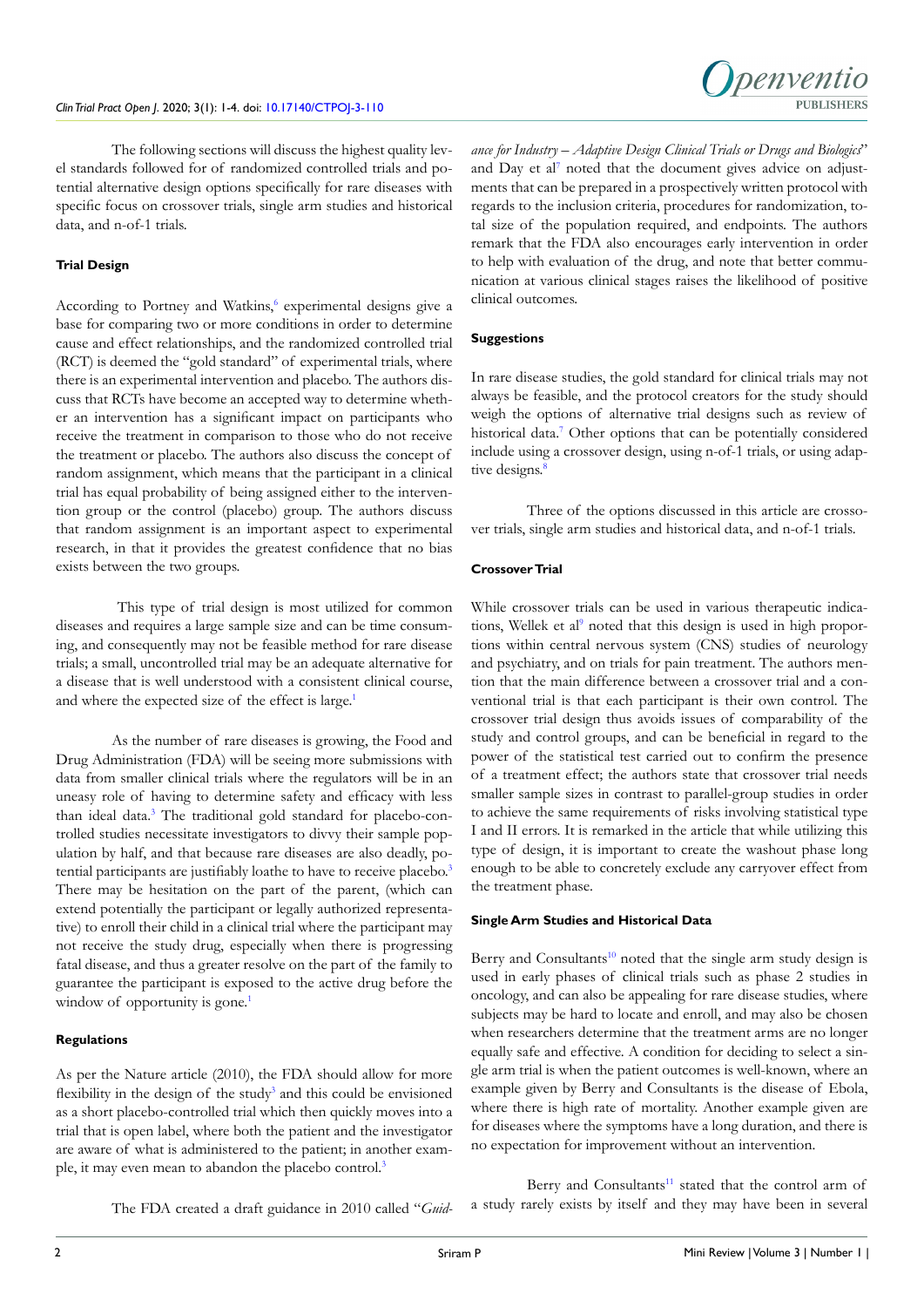

studies pre-approval and post-approval, where data is available that gives information regarding the control arm that can be applied to the current study. If the prior studies are applicable, that information can be valuable and can eliminate possible biases and have more accurate estimates, and there would be a better of understanding of the control arm with the historical data. This could allow for potential elimination of some of the controls for the study, which thus would have the advantage of having quicker studies and more subjects on the treatment arm.

Some limitations of using this method is that if the source borrowed from is not appropriate, a bias can be created, which gives the possibility of decreased power, or increased statistical Type 1 error.<sup>11</sup>

Consequently, it is important for determining how to appropriately weight the prior studies[.11](#page-3-1) For historical data, Berry and Consultants<sup>11</sup> describe the weighting system in detail, and state that the most common weights utilized are 0 to 1, where a 0 means that the previous historical data is not utilized, and 1 means that the previous data is equal in weight to the current subjects. The usage of 0 and 1 as a weight are two extremes, and usually the weighting falls somewhere in between 0 and 1[.11](#page-3-1) In single arm trials, the weight can actually be greater than 1, where the treatment control arm is not present, and the only information available, is historical data. A heavier weight on historical data is suggested by Berry and Consultants<sup>11</sup> for prior studies that would be most applicable to the current study, while putting less weight on data that may not be applicable, would be prudent.

### **N-of-1 Trials**

N-of-1 trials are clinical research designs that focus on the individual subject as the sole participant for the whole trial and the overarching aim of the study is to find the most ideal clinical treatment for the patient, while using data that is objective.<sup>12</sup>

An example where this study design was successfully utilized was a drug approved by the FDA for treatment of Batten disease[.13](#page-3-3) The patient for the trial was an 8-year-old female who was diagnosed with a rare neurodegenerative disorder known as Batten disease where the patient had inherited a recessive mutated copy of the *CLN7* gene. The disease course is rapid and is ultimately fatal. In September of 2017, Dr. Timothy Yu and the team at Boston Children's Hospital (BCH) had created a drug for this indication and tested it on the cells of the patient, where the drug demonstrated efficacy.<sup>13</sup> The FDA granted permission to test the drug in January of 2018, one year after the team had started working with the family and the patient started to take the drug every 2-weeks for a total of 8-months through spinal injection.<sup>[13](#page-3-3)</sup> After starting the drug, the patient has had a decrease in the frequency and duration of seizures and Dr. Yu and the mother of the patient have met with the FDA for exploring novel regulatory models for presenting antisense oligonucleotide therapies for those afflicted with rare conditions.<sup>[13](#page-3-3)</sup>

## **CONCLUSION**

Trials in rare diseases and orphan indications have unique challenges when it comes to recruitment and enrollment. Some of the challenges include having a low sample population for the trial, the potential subject or family/legally authorized representative hesitant to participating in the trial from chance of receiving placebo, or the trial time windows where enrollment is time sensitive, such as in critical care studies. In addition, a placebo arm to a study may not be ethical for certain diseases. When determining the type of study design, it is important to consider these factors. While a randomized controlled trial may be considered the gold standard for trial design, this type of design may not be optimal, or even ethical in certain clinical trials for certain orphan diseases or critical care trials. It is important for the investigators and those creating the protocol, therefore, to consider alternative options from the standard randomized controlled trial. This way, it may help to shorten the timeline from the pre-clinical phase to when the patient is able to get appropriate therapeutic treatment.

#### **REFERENCES**

<span id="page-2-0"></span>1. Augustine EF, Adams HR, Mink JW. Clinical trials in rare disease: Challenges and opportunities. *J Child Neurol.* 2013; 28(9): 1142-1150. doi: [10.1177/0883073813495959](https://doi.org/10.1177/0883073813495959)

<span id="page-2-1"></span>2. Gaasterland CMW, van der Weide MCJ, du Prie–Olthof MJ, et al. The patient's view on rare disease trial design  $-$  a qualitative study. *Orphanet J Rare Dis.* 2019; 14: 31. doi: [10.1186/s13023-019-](https://doi.org/10.1186/s13023-019-1002-z) [1002-z](https://doi.org/10.1186/s13023-019-1002-z)

<span id="page-2-2"></span>3. The needs of the few. *Nature*. 2010; 466: 160. doi: [10.1038/466160](https://doi.org/10.1038/466160)

<span id="page-2-3"></span>4. Preethi S. Remote consent clinical research. *Clin Trial Pract Open J*. 2019; 1(1): 39-41. doi: [10.17140/CTPOJ-1-109](https://doi.org/10.17140/CTPOJ-1-109)

<span id="page-2-4"></span>5. Chamberlain JM, Lillis K, Vance C, et al. Perceived challenges to obtaining informed consent for a time-sensitive emergency department study of pediatric status epilepticus: Results of two focus groups. *Acad Emerg Med*. 2019; 16(8): 763-770. doi: [10.1111/j.1553-](https://doi.org/10.1111/j.1553-2712.2009.00455.x) [2712.2009.00455.x](https://doi.org/10.1111/j.1553-2712.2009.00455.x)

<span id="page-2-5"></span>6. Portney LG, Watkins MP. *Foundations of Clinical Research: Applications to Practice.* 3rd ed. Philadelphia, Pennsylvania: F.A. Davis Company; 2015.

<span id="page-2-6"></span>7. Day S, Jonker AH, Lau LPL, et al. Recommendations for the design of small population clinical trials. *Orphanet J Rare Dis.* 2018; 13: 195. doi: [10.1186/s13023-018-0931-2](https://doi.org/10.1186/s13023-018-0931-2)

<span id="page-2-7"></span>8. Gupta S, Faughnan ME, Tomlinson GA, Bayoumi AM. A framework for applying unfamiliar trial designs in studies of rare diseases. *J Clin Epidemiol*. 2011; 64(10): 1085-1094. doi: [10.1016/j.](https://doi.org/10.1016/j.jclinepi.2010.12.019) [jclinepi.2010.12.019](https://doi.org/10.1016/j.jclinepi.2010.12.019)

<span id="page-2-8"></span>9. Wellek S, Blettner M. On the proper use of the crossover design